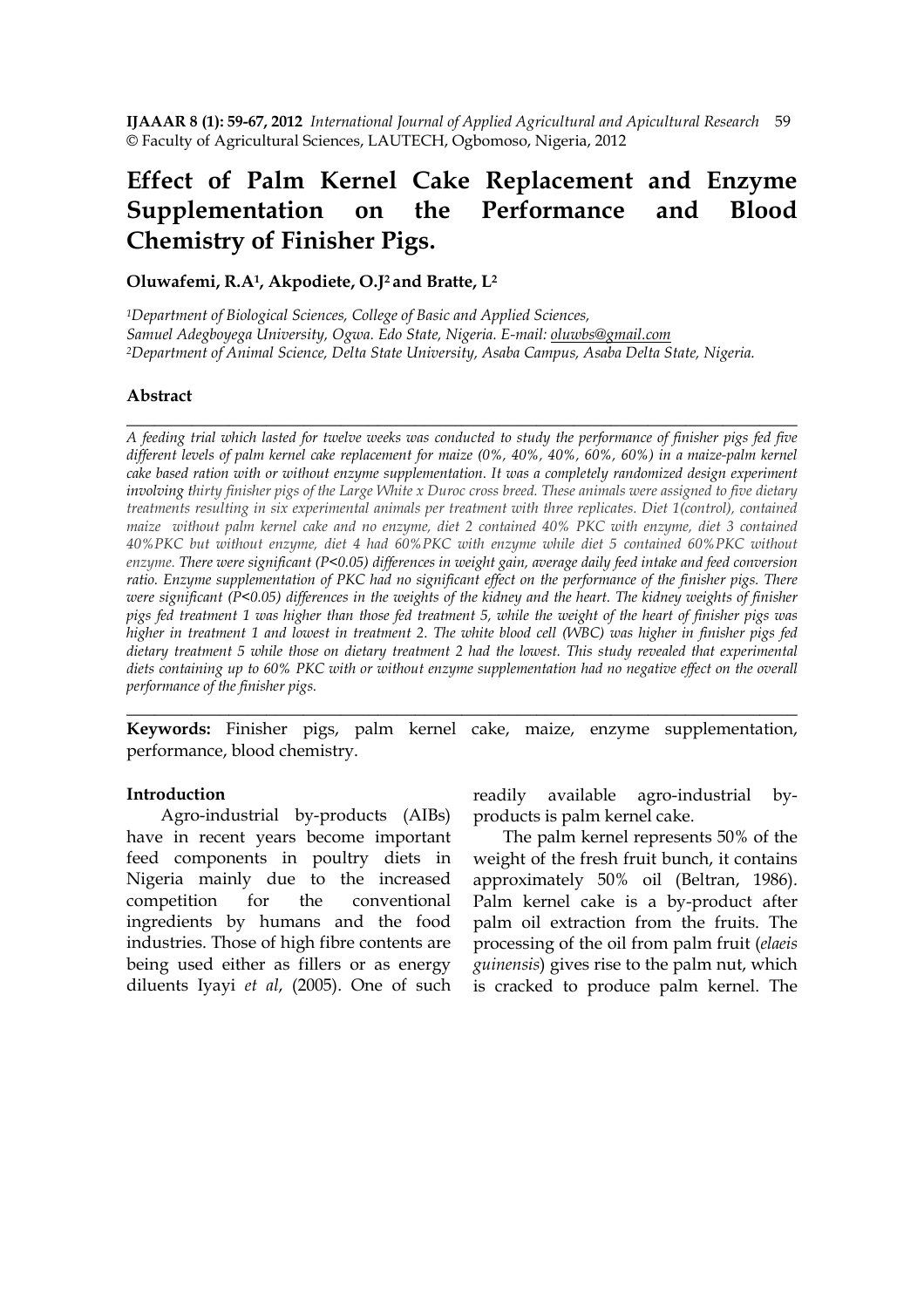palm kernel is further crushed and its oil extracted by solvent or expeller method to produce a waste referred to as palm kernel cake (PKC). Palm kernel cake supplies both protein and energy. It can contain from 12 to 28% of crude protein depending upon the efficiency of the process used to extract the oil. According to Chin (2002) its crude protein content of 18% classified it as a protein source of medium grade.

 Palm kernel cake is being produced locally in abundance in Nigeria as well as many other Asia and Pacific countries. It has been well documented that Malaysia is the world leading producer (Chin, 2002., Ariff *et al*, 1998., Devendra, 1977 and Anon, 2000) while it is produced in abundance in many tropical countries including Nigeria (Onwudike, 1986a and Jegede *et al*, 1994). According to Ezieshi and Olomu (2006), PKM has been widely used in poultry diets as a protein source to replace conventional protein sources at different levels (Fetuga *et al*, 1977; Amas and Chicco, 1977; Nwokolo *et al*, 1977; Yeong *et al*, 1981; Onwudike, 1986b and Onwudike, 1986c). These investigations and many more were carried out on poultry production with limited effort on swine in spite of the huge potentials of this aspect of monogastric animal production.

 Research information on the use of enzyme supplemented PKC for pigs is relatively limited. Apart from the antinutritional properties of palm kernel cake, most pig farmers contended that the gritty texture of this product affected consumption, and therefore performance. However, the awareness about the use of palm kernel cake as a replacement for scarce cereals is on the increase, mainly

because it is readily available, relatively inexpensive, and highly nutritious and does not serve as direct food for humans, hence there is no competition. On the other hand, maize is scarce and costly because of its several uses such as food for humans, raw materials for food industries. pharmaceutical industries and livestock feeds (especially monogastrics) among other uses.

 The availability of a given nutrient in the diet may be increased by dietary additives, which help convert the nutrient to a more utilizable form, or by adding something to the diet, which counteracts the anti-nutritional effects of other dietary components. One of the newest tools nutritionists have to increase nutrient availability of the diet are enzyme preparations, which can be added to the diet. An enzyme is defined as a protein molecule produced by living organisms that catalyze chemical reactions of other substances without it being destroyed or altered upon completion of the reactions (On-line Medical Dictionary, 1997). Palm kernel cake is high in fibre (150g/kg DM) (Mcdonald *et al,* 1995), it is not palatable and contains anti-nutritive factors which interfere with digestion and absorption of nutrients when fed especially to monogastrics. This therefore necessitates the inclusion of Hemicell in this experiment. Apart from the degradation of *B*-Mannan to mannose with the resultant release of absorbable and metabolizable nutrients for use by monogastric animals, the enzyme will in addition degrade large percentage of non-starch polysaccharide (NSP) and oligosaccharide component of the diet, which are not readily available.

Among african countries, Nigeria is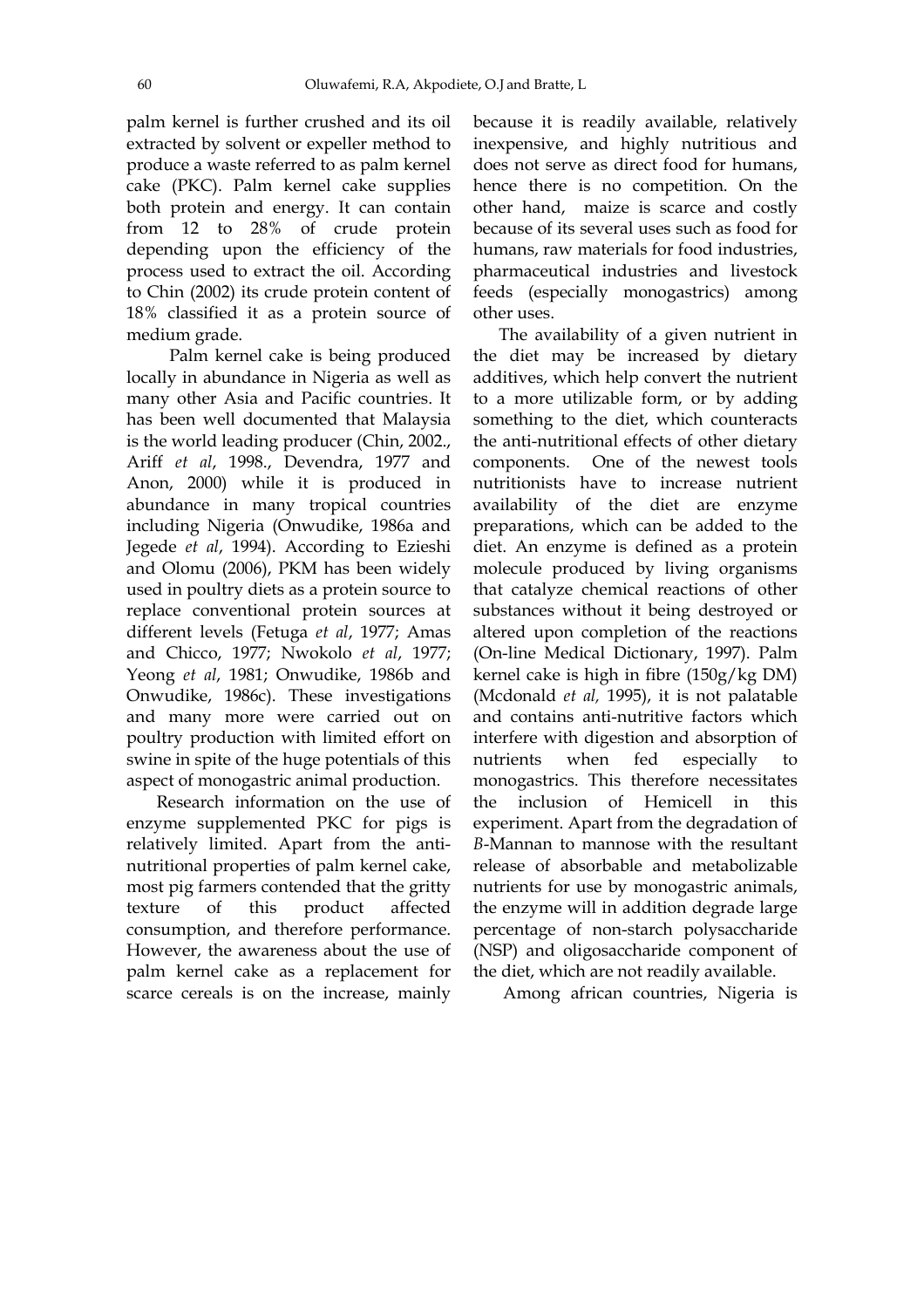blessed with enormous livestock resources among which are Pigs. The potential of increased meat production from pigs in Nigeria is enormous when compared with cattle and other ruminants. Pigs have some major advantages such as: production of meat without contributing to the deterioration of the natural grazing land, conversion of concentrated food to meat twice as effectively as ruminants, highly productive because they are capable of producing large litters after a relatively short gestation period and have short generation interval and grow rapidly, and if confined, maximum use can be made of their manure, among other advantages (Holness, 1991). The present research was conducted to study the performance and blood chemical characteristics of finisher pigs fed diets containing different levels of palm kernel cake with or without enzyme supplementation.

### **Materials and Methods**

# **Experimental animals and their management**

Thirty finisher pigs of the Large White x Duroc crossbreed were used for this study. These animals were made available by the piggery unit of the Teaching and Research Farm, Delta State University, Asaba campus where the research was carried out using the intensive pig production unit of the farm. A total number of 15 pens were used. Experimental animals were individually weighed and were randomly assigned to five dietary treatments comprising of 3 replicates each with 2 pigs per replicate thereby giving a total of 6 pigs per treatment group. Diets and fresh water were made available to the animals under a free and hygienic environment throughout the experimental period.

#### **Experimental design and diets**

 The experiment was a completely randomized design in which PKC replaced maize at 0, 40 and 60% while enzyme supplemented PKC replaced maize at 40 and 60%. Because of differences in treatments and experimental animals weights, nutrient utilization may not be uniform, hence the need for completely randomized design. Dietary treatments were compounded with Hemicell<sup>(R)</sup> enzyme supplemented at 600g/ton to treatments 2(40%PKC+EZM) and 4 (60%PKC+EZM) while treatments 1(0%PKC), 3(40%PKC-EZM) and 5 (60%PKC-EZM) were without enzyme supplementation. These diets were properly labeled to indicate with or without enzyme and the percentage PKC level. Experimental diet was formulated to give 16% protein for finisher pigs. The composition of the experimental diets is shown in Table 1.

# **Data Collection**

## **Performance Indices**

 Performance characteristics measured include: initial live weight (kg), final live weight (kg), average daily gains (kg), average daily feed intake (kg), haematological and serological characteristics of the experimental animals among others. The pigs were weighed at the start of the experiment and subsequently on weekly basis. At the end of the feeding trials, two pigs from each group were slaughtered for evaluation of the carcass, haematological, serological and other performance characteristics. Prior to slaughter, the pigs were fasted for about 16 hours with only drinking water provided. They were stunned with a metal rod in order to subject them into unconsciousness, which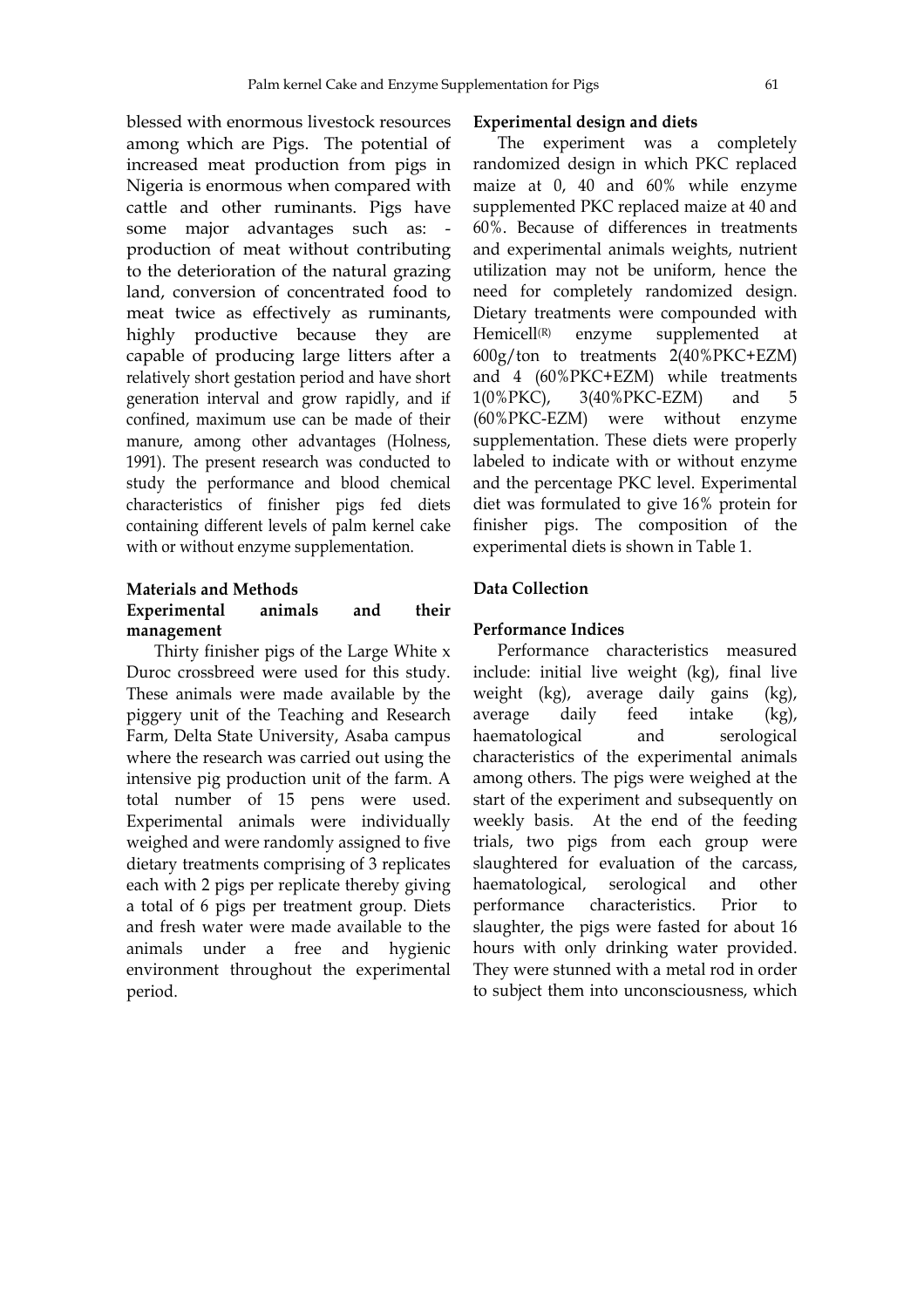allowed easy slaughtering, and complete bleeding. After the removal of the hairs with surgical blade, the head, trotters, tail, intestines and organs were removed. The remaining carcass was weighed with a 100kg capacity weighing scale (Hanging scale) and expressed as a percentage of the live weight to obtain the dressing percentage. The organs as well as the stomach and the intestines (after the removal of the contents) were also weighed using a sensitive toploading balance and expressed as a percentage of the carcass weight. Back fat thickness was measured using Venier Calipers.

 Within the last week of the feeding trial, one pig each from the replicates was selected at random for bleeding. The animals were given only water on the evening preceding the bleeding. The bleeding was done in the morning before feeding. 10ml of blood was obtained from the jugular vein using a sterilized needle and syringe into a sample bottle. EDTA bottle containing anticoagulant and another set of plain bottles without anticoagulants were used for this exercise. About 3ml of the blood sample was put into the EDTA sample bottle while the remaining is put into the plain sample bottle. The samples in the plain bottles were allowed to clot so as to obtain the serum that was used in the determination of some serum metabolites as described by Toro and Ackermann (1975) and Kaneko (1989)

# **Statistical Analysis**

 Data for all parameters measured were processed and analyzed using SPSS computer package. Significantly different means were separated using Duncan's Multiple Range Test (Duncan, 1955), in the same package. Proximate analysis of the

diets was carried out according to the methods of A.O.A.C (1990).

#### **Results and Discussion**

 The results of performance of the finisher pigs fed the experimental diets for a period of twelve weeks are presented in Table 2. The results showed significant (P<0.05) differences in weight gain, average daily feed intake and feed conversion ratio. Average total weight gain ranged from 11.00kg in pigs fed dietary treatment 1 (0%PKC and without enzyme) to 13.83kg in finisher Pigs fed dietary Treatment 3 (40%PKC - enzyme). The similarities in the average final live weight between the finisher pigs fed the different experimental diets containing palm kernel cake and those on the control diet without palm kernel cake inclusion revealed the ability of finisher pigs to tolerate palm kernel cake incorporation with or without enzyme supplementation in their diet. Although, there were no significant differences in the average final weight of the finisher pigs, those on diets containing different levels of PKC supplementation appeared to have higher numerical final live weight values compared to those on the control diet (0%PKC without enzyme).

 Significant (P<0.05) effects of enzyme supplementation were also recorded in the weights of the kidney, heart and liver of finisher pigs fed diets containing enzyme. The use of palm kernel cake as replacement for maize in this study did not alter any of the physiological or biochemical functions of the kidney, liver and the heart. No abnormality, malfunctioning or disease condition that could be attributed to changes in the normal functions of these organs was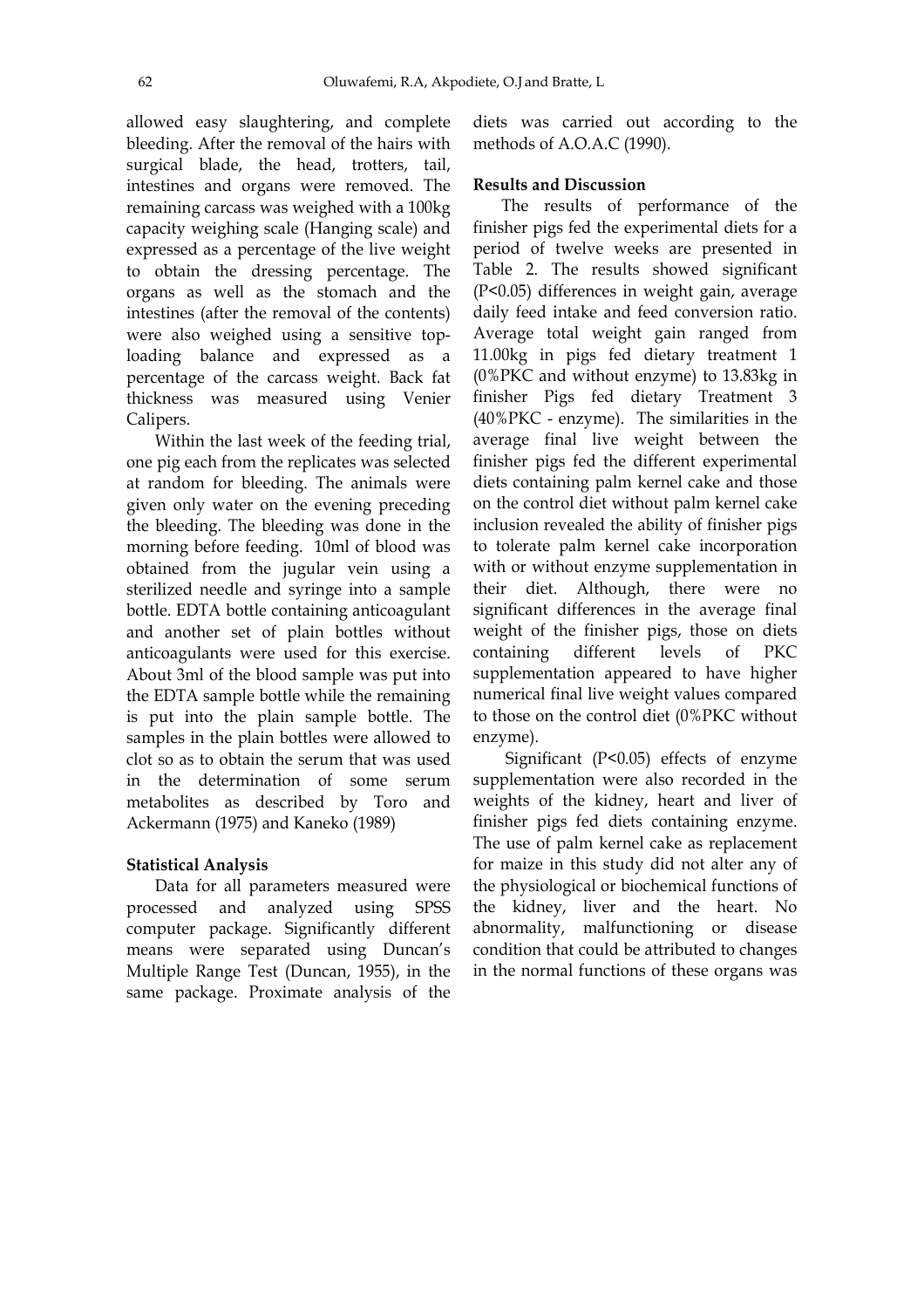recorded throughout the experimental period.

 The results of the haematological characteristics of the finisher pigs fed diets containing different levels of PKC with or without enzyme supplementation (Table 3) showed no significant (P>0.05) effects on the red blood cell (RBC), packed cell volume (PCV), Haemoglobin (Hb), the mean corpuscular haemoglobin (MCH), the mean corpuscular volume (MCV) and the mean corpuscular haemoglobin concentration (MCHC) of the experimental animals. The non- significant (P>0.05) effect of the experimental diets on the RBC indicated that the experimental diets had no detrimental effects on the health status of the finisher pigs; the slightly higher values for pigs fed PKC diets are pointer to a slight improvement in the oxygen carrying capacity of the blood, which shows that there could be a positive effect of enzyme supplementation on the digestibility of nutrients in both ileum and the total tract of the finisher pigs. However, there were significant (P<0.05) differences among the means of the white blood cell (WBC) with finisher pigs in treatment 5 (60%PKC and without enzyme) having the highest (P<0.05) while those in treatment 3 (40%PKC enzyme) had the lowest. This may be due to dietary differences among the experimental animals. The white blood cell values indicate the immunity status of the animals. The significant (P<0.05) differences notwithstanding, all the experimental animals remain healthy throughout the experimental period.

| <b>Table 1:</b> Percentage composition of experimental diets |  |  |  |
|--------------------------------------------------------------|--|--|--|
|--------------------------------------------------------------|--|--|--|

| Ingredients      | Dietary Treatments |              |         |             |             |  |
|------------------|--------------------|--------------|---------|-------------|-------------|--|
|                  | 1                  | $\mathbf{2}$ | 3       | 4           | 5           |  |
|                  | $(0\%$ PKC         | (40%PKC)     | (40%PKC | $(60\%$ PKC | $(60\%$ PKC |  |
|                  | $- EZM$            | $+ EZM$      | $- EZM$ | $+ EZM$     | $- EZM$     |  |
| Maize            | 34.17              | 20.50        | 20.50   | 13.67       | 13.67       |  |
| <b>PKC</b>       | 0                  | 13.67        | 13.67   | 20.50       | 20.50       |  |
| Wheat bran       | 20                 | 20           | 20      | 20          | 20          |  |
| Cassava peel     | 23.1               | 23.1         | 23.1    | 23.1        | 23.1        |  |
| Groundnut Cake   | 16.73              | 16.73        | 16.73   | 16.73       | 16.73       |  |
| Local fish waste | 2.0                | 2.0          | 2.0     | 2.0         | 2.0         |  |
| Bone meal        | 3.0                | 3.0          | 3.0     | 3.0         | 3.0         |  |
| Salt             | 0.5                | 0.5          | 0.5     | 0.5         | 0.5         |  |
| Methionine       | 0.25               | 0.25         | 0.25    | 0.25        | 0.25        |  |
| Vit. Min. premix | 0.25               | 0.25         | 0.25    | 0.25        | 0.25        |  |
| <b>TOTAL:</b>    | 100.               | 100.         | 100.    | 100         | 100.        |  |
|                  |                    |              |         |             |             |  |

*\* Vitamin/mineral premix to supply the followings per2.5 kg of the final diet;Vitamin A – 8,000 iu, Vitamin D3 – 2,000 iu, Vitamin E – 8,000 mg, Vitamin K 3 – 2,000 mg, Vitamin B1 – 1,500 mg, Vitamin B2 – 4,000 mg, Vitamin B6 – 1,500 mg, Vitamin B12 – 10 mcg, Niacin – 15,500 mg, Panthothenic acid – 5,000 mg, Folic acid – 500 mg, Biotin – 20 mcg, choline chloride – 100,000 mg, Magnese – 75,000 mg, Zinc – 45,000 mg, Iron – 20,000 mg, Copper – 4,000 mg, Iodine – 1,000 mg, Selenium – 200 mg, Cobalt – 500 mg, Antioxidant – 125,000 mg.*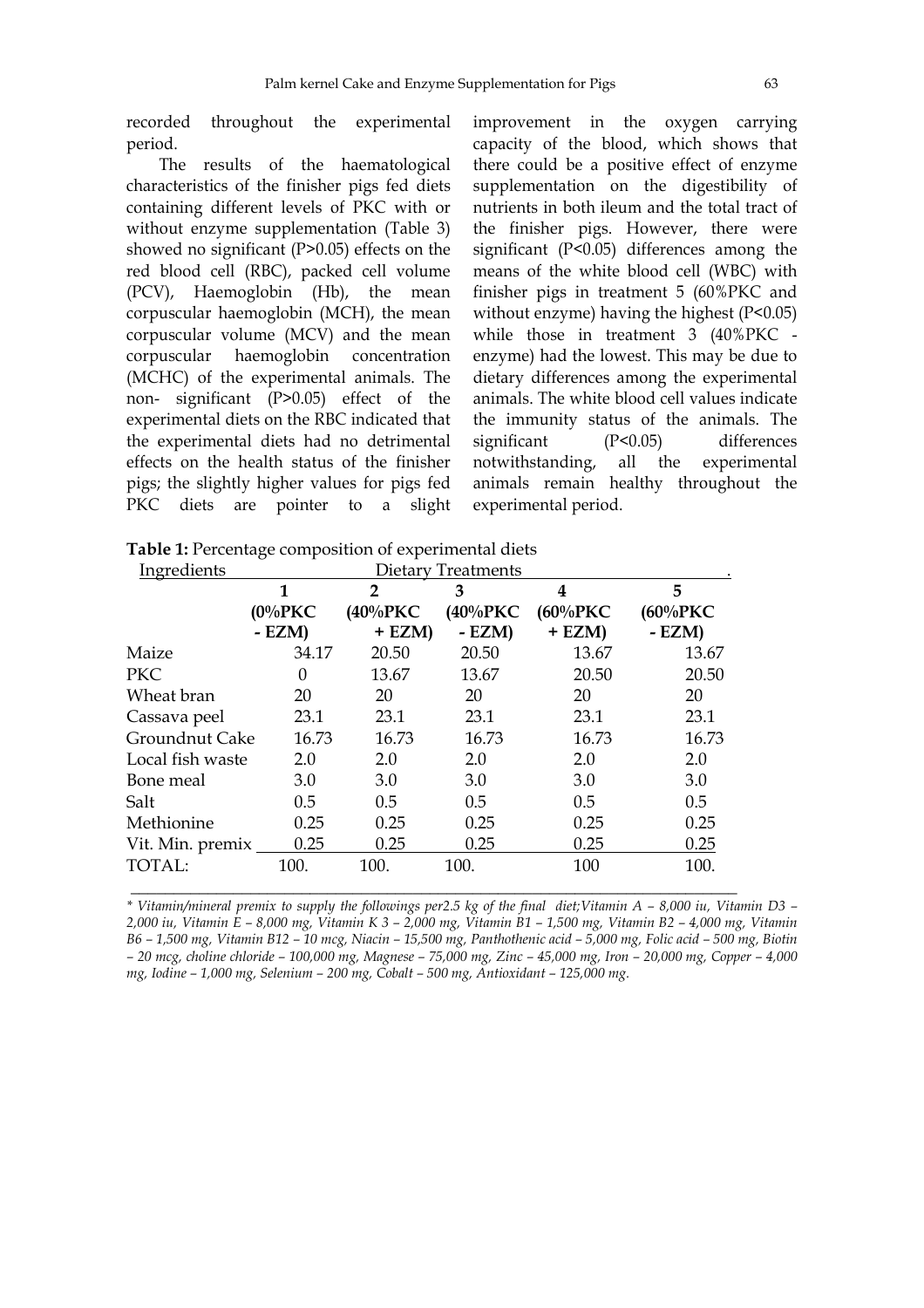|                      | Treatments |                    |                          |                    |              |            |
|----------------------|------------|--------------------|--------------------------|--------------------|--------------|------------|
| <b>Parameters</b>    | 1          | 2                  | 3                        | 4                  | 5            | <b>SEM</b> |
|                      | $(0\%$ PKC | $(40\%$ PKC        | (40%PKC (60%PKC (60%PKC) |                    |              |            |
|                      | $- EZM$    | $+ EZM$            | $- EZM$                  | $+ EZM$            | $-$ EZM)     |            |
| Average Initial live |            |                    |                          |                    |              |            |
| weight (kg)          | 24.00      | 23.33              | 24.67                    | 24.83              | 23.33        | 0.37       |
| Average final live   |            |                    |                          |                    |              |            |
| weight (kg)          | 35.00      | 35.83              | 38.50                    | 37.83              | 36.67        | 0.71       |
| Average total        |            |                    |                          |                    |              |            |
| weight gain (kg)     | 11.00c     | $12.50$ ab         | 13.83ab                  | 13.00 <sup>b</sup> | $13.33^{ab}$ | 0.50       |
| Average daily        |            |                    |                          |                    |              |            |
| feed intake (kg)     | 1.10a      | 1.07 <sub>ab</sub> | 1.06 <sup>b</sup>        | 1.07 <sub>ab</sub> | 1.09ab       | 0.05       |
| Average daily        |            |                    |                          |                    |              |            |
| weight gain (kg)     | 0.13       | 0.14               | 0.16                     | 0.15               | 0.16         | 0.05       |
| Feed : gain          | 8.24       | 7.43               | 6.61                     | 7.03               | 6.96         | 0.26       |

**Table 2:** Effects of experimental diets on the performance of the animals.

abc, Mean within rows with different superscripts are significantly (P<0.05) different.

**Table 3:** Effect of dietary PKC level and enzyme supplementation on blood chemistry.

| <b>TREATMENTS</b>            |              |                  |        |                              |                  |            |
|------------------------------|--------------|------------------|--------|------------------------------|------------------|------------|
| <b>Parameters</b>            | 1<br>(0%PKC) | 2<br>$(40\%$ PKC | 3      | 4<br>$(40\%$ PKC $(60\%$ PKC | 5<br>$(60\%$ PKC | <b>SEM</b> |
|                              | $-$ EZM)     | $+$ EZM)         | - EZM) | + EZM)                       | - EZM)           |            |
| WBC (x103)                   | 14.13ab      | $13.00$ ab       | 8.73a  | 13.17 <sub>ab</sub>          | 14.17ab          | 0.70       |
| RBC $(x106)$                 | 6.07         | 6.01             | 6.06   | 6.85                         | 5.70             | 0.23       |
| $PCV$ (%)                    | 40.83        | 39.40            | 40.37  | 43.80                        | 35.23            | 1.54       |
| Hb(g/dl)                     | 11.00        | 11.03            | 10.93  | 12.00                        | 10.30            | 0.45       |
| MCH(Pg)                      | 17.97        | 18.30            | 17.80  | 18.27                        | 17.07            | 0.28       |
| $MCV$ (%)                    | 65.37        | 65.47            | 65.77  | 66.87                        | 63.80            | 0.74       |
| <b>MCHC</b><br>$\frac{9}{6}$ | 27.37        | 27.90            | 27.10  | 27.33                        | 26.80            | 0.16       |

abc, Mean within rows with different superscripts are significantly (P<0.05) different. **Key** 

WBC = White Blood Cell<br>RBC = Red Blood Cell

= Red Blood Cell

PCV = Packed Cell Volume

Hb = Haemoglobin

MCH = Mean Corpuscular Haemoglobin

MCV = Mean Corpuscular Haemoglobin Volume

MCHC = Mean Corpuscular Haemoglobin Concentration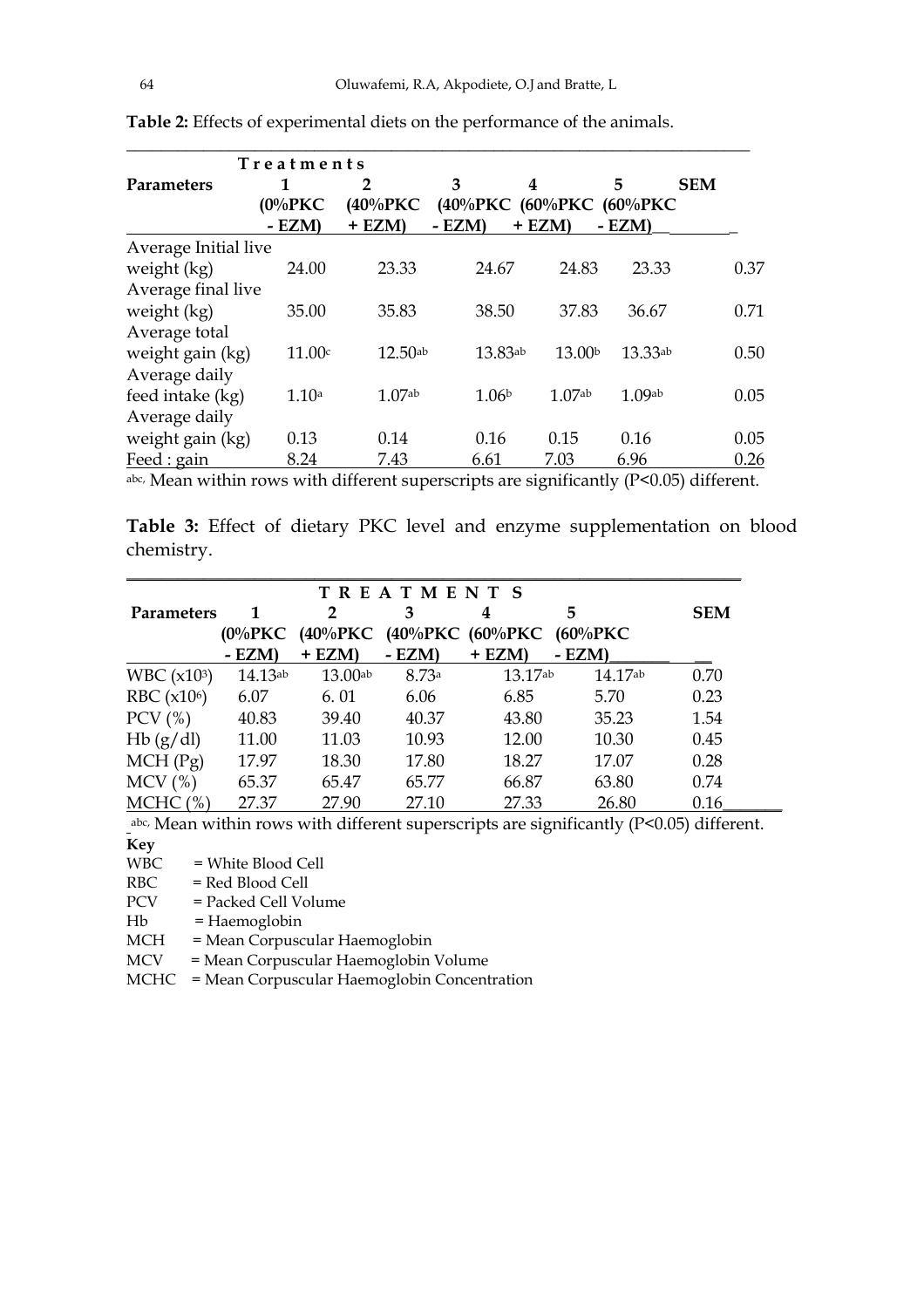| Treatments          |                    |          |                   |          |             |            |
|---------------------|--------------------|----------|-------------------|----------|-------------|------------|
| Parameters          |                    | 2        | 3                 | 4        | 5           | <b>SEM</b> |
|                     | (0%PKC)            | (40%PKC  | (40%PKC)          | (60%PKC  | $(60\%$ PKC |            |
|                     | $- EZM$            | $+$ EZM) | $- EZM$           | $+$ EZM) | $- EZM$     |            |
| Live weight (kg)    | 41.50              | 36.50    | 43.50             | 36.00    | 43.00       | 1.79       |
| Dressed weight (kg) | 31.00              | 28.50    | 36.00             | 26.00    | 33.00       | 1.60       |
| Dressing percentage | 74.71 <sup>b</sup> | 77.88ab  | 82.56a            | 73.87c   | 76.79ab     | 1.18       |
| Carcass length (cm) | 90.50              | 85.00    | 92.50             | 84.00    | 94.50       | 2.16       |
| Kidney              | 0.89a              | 0.55c    | 0.73 <sup>b</sup> | 0.55c    | 0.60c       | 0.05       |
| Heart               | 0.95a              | 0.72c    | 0.78 <sup>b</sup> | 0.60c    | 0.63c       | 0.05       |
| Liver               | 2.28               | 1.85     | 2.58              | 2.29     | 1.82        | 0.17       |
| <b>Lungs</b>        | 1.28               | 1.42     | 1.38              | 1.50     | 1.21        | 0.05       |

**Table 4:** Organ Weights of Finisher Pigs fed Experimental Diets.

abcde, Mean within rows with different superscripts are significantly (P<0.05) different.

### **Conclusion**

 Mechanically extracted PKC was used in this study due to the fact that it is more abundantly available all the year round. Enzyme supplementation of the test ingredient (PKC) in this research became necessary as a result of findings by many researchers (Akpodiete *et al,* 2006, Choct, 2006, Ezieshi and Olomu, 2004, Lenehan, *et al*, 2003, Chen *et al*, 1997 and David *et al*, 1997), which confirmed the presence of *B* mannan in palm kernel cake. According to Lenehan *et al* (2003), a variety of nonstarch polysaccharides (NSP) are present in the cell wall structure of many feedstuffs, and they have been shown to diminish growth performance and inhibit nutrient absorption in swine.

 In the same vein, Iyayi and Davies (2005) stated that the inclusion of high levels of some of the Agro Industrial Byproducts or the use of high fibre containing ones in poultry diets is limited due to their effect on reduced performance in birds. Chen *et al* (1997) reported that

growth rate of broilers, ducks and geese were significantly increased by 10%, 12- 18% and 10-21% respectively by adding enzymes to cereal-based diets, while Lenehan *et al* (2003) also reported that studies by Oklahoma State University have suggested that *B*-mannanase may improve growth performance in weanling and grow-finish pigs, but has minimal effect on nutrient digestibility.

 The inclusion of Palm kernel cake with or without enzyme supplementation in the diet of finisher pigs in this study did not record any negative effect on the performances of the experimental animals both in terms of health status and growth. This showed that up to 60%PKC (with or without enzyme supplementation) could be incorporated in finisher pig's diets as a replacement for maize (weight for weight) without any problem. This also is in agreement with the submission of Adesehinwa (2007) that PKC can effectively and efficiently replace maize, weight for weight, in diets of growing pigs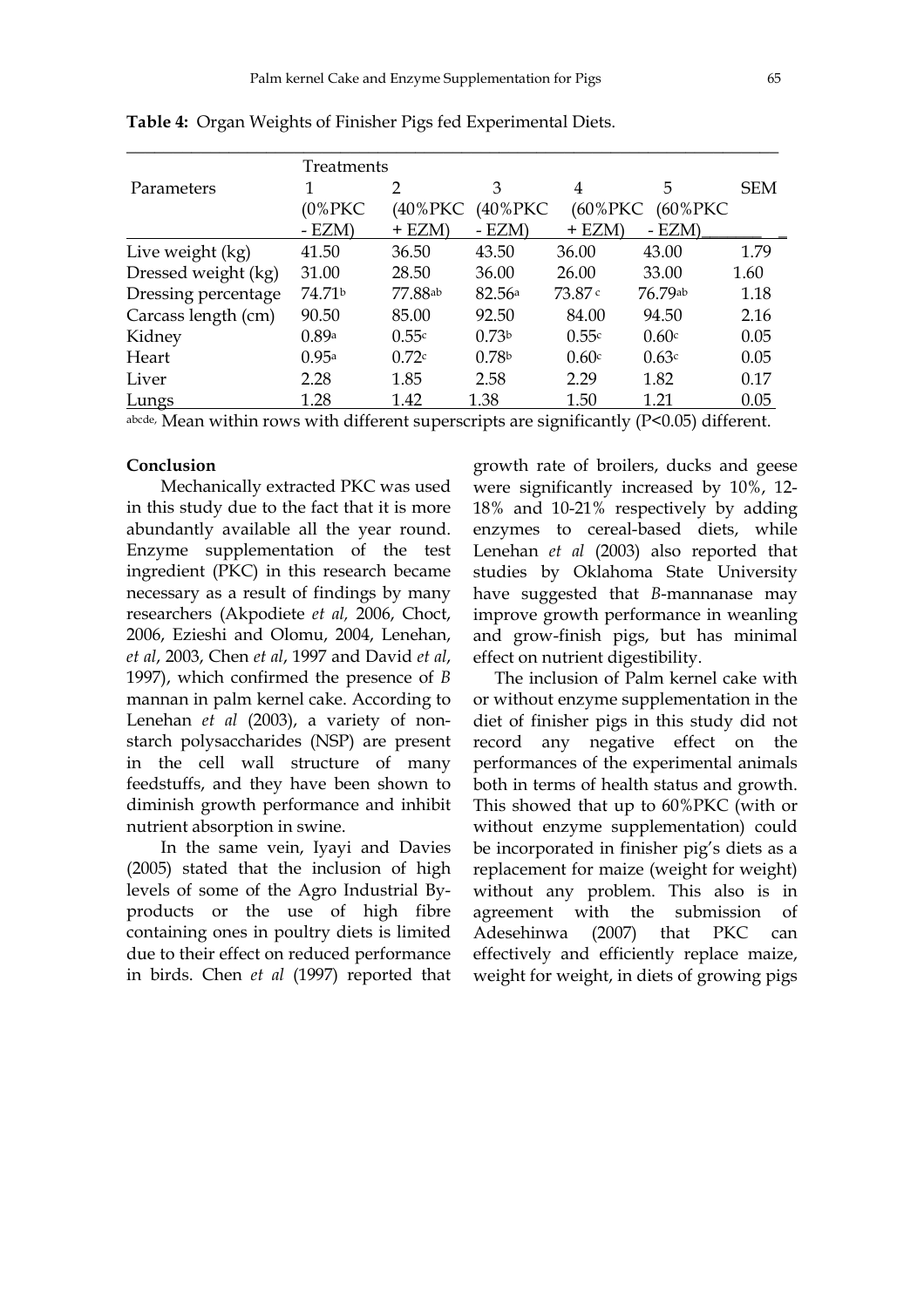as energy source without depressing the performance of the growing pigs. Moreover, since there was no mortality as a result of the use of PKC during the twelve-week study period, it is therefore a suitable ingredient for use in formulating finisher pig's ration.

 The use of graded levels of palm kernel cake (with or without enzyme supplementation) in replacement for maize in finisher pigs diets resulted in the production of good quality lean pork with low fat. PKC inclusion level of up to 60% with or without enzyme supplementation is therefore recommended. However, because it is high in fibre and low in energy, incorporation of other ingredients with high energy and low fibre contents should be considered.

### **References**

- Adesehinwa, A. O. K., (2007) Utilization of palm kernel cake as a replacement for maize in diets of growing pigs: effects on performance, serum metabolites, nutrient digestibility and cost of feed conversion. *Bulg. J. Agric. Sci.,* 13: 593-600
- A.O.A.C (1990). Association of official analytical chemists, Washington, D.C. Akpodiete, O. J.,Eruvbetine,D and Gagiyavwe,E.E (2006) Effects of enzyme Supplementation on palm kernel cake based diets on broiler chicken Performance. Nigerian Poultry Science Journal, 4: 39-46
- Amas, A.B and Chicco, C.F (1977) The use of Palm Kernel meal in broiler chickens diets. *Agro. Trop. 27: 339- 343*
- Anon (2000) Food and agricultural Organisation of the United Nations: The state of food and agriculture. Rome 2000.
- Ariff Omer, M.,Hayakawa,H.,Zahari, M.W.,Tanakak, A and Oshio,S (1998). Collaboration between MARDI and JICA. Project Publication No. 4.
- Beltran, C (1986) Requisitos Calidades y Usos del Pamiste. En Ivmesa Redonda Latino Americana Sobre Palma Aceitera. Valledupar. Columbia, 8-12 de junio de 1986. ORLAC/FAO p. 145 -146.
- Chen,J.,T.Lu and Z.Han (1997) Poultry production in China and the potential for using enzyme preparations .In: Enzymes in Poultry and swine nutrition. IDRC publication. 154pp.
- Chin, F.Y (2002) Utilization of Palm Kernel Cake (PKC) as feed in Malaysia. Asian Livestock Magazine, October – December, pp: 19- 23
- Choct, M (2006) Enzymes for the feed industry. Past, present and future *World's Poultry Science Journal*, 6  $(2): 5-15.$
- David,M.J.,Samad,N and Rasool, S (1997) Proceedings of 19th MSAP Annual Conference, 8 – 10 Sept.1997. Johor Baru. Pp 137 –138
- Devendra, C (1977) Utilisation of feedingstuffs from the oil palm. In: Feeding stuffs for livestock in S.E. Asia, pp. 116-131
- Duncan,D.B.(1955) Biometrics. 11: 1 42.
- Ezieshi,E,V and Olomu,J.M (2006) Chemical and Biological evaluation of Palm Kernel Meal types as replacement for maize in broiler